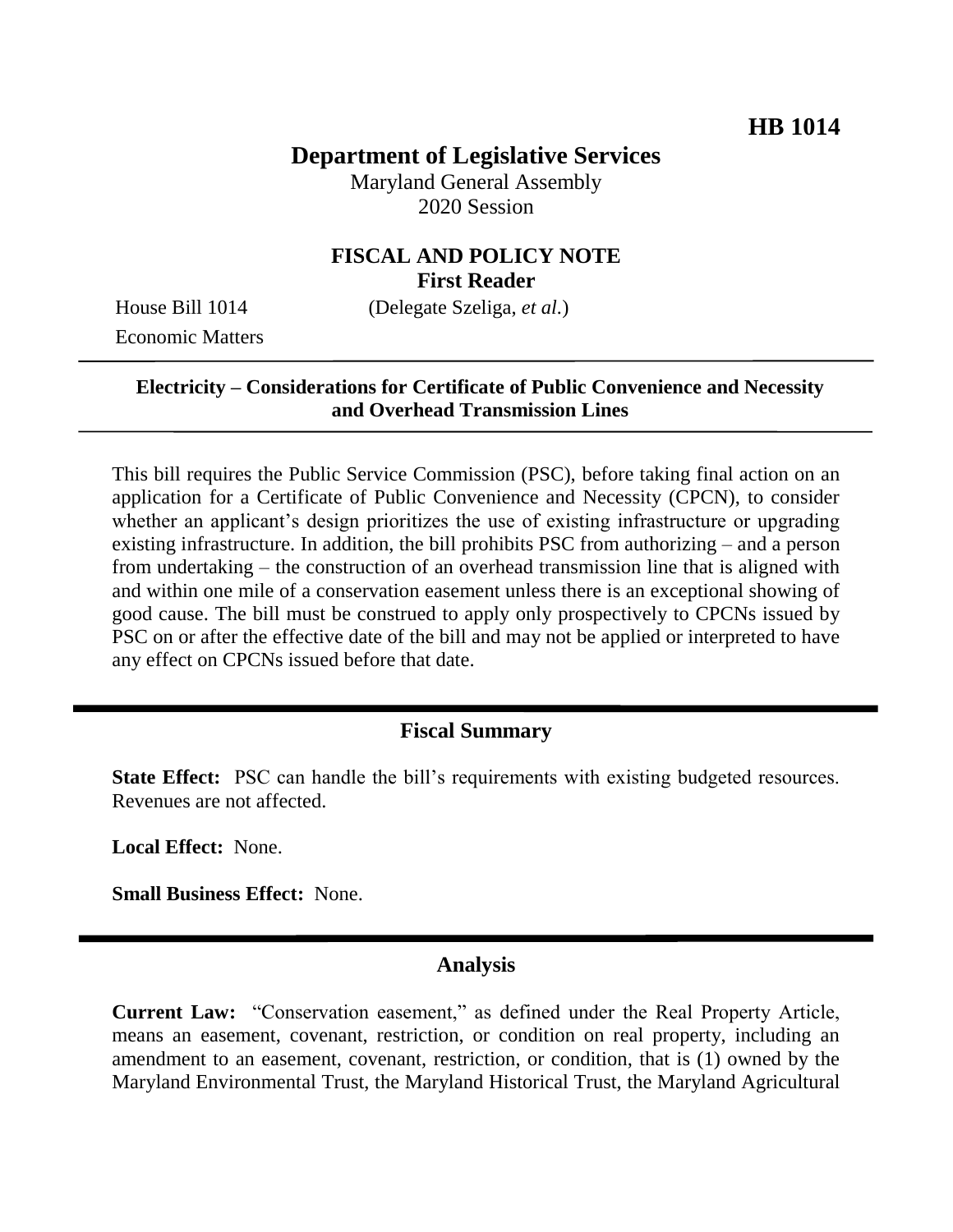Land Preservation Foundation, the Department of Natural Resources (DNR), or a land trust; owned by a county or municipal corporation and is funded by DNR, the Rural Legacy Program, or a local agricultural preservation program; or (3) required by a permit issued by the Maryland Department of the Environment (MDE).

Generally, a person may not begin construction in the State of a generating station, overhead transmission line, or a qualified generator lead line unless a CPCN is first obtained from PSC. The application process involves notifying specified stakeholders, public hearings, and the consideration of recommendations by State and local government entities, and the project's effect on various aspects of the State infrastructure, economy, and environment. There are conditions under which a person constructing a generating station may apply to PSC for an exemption from the CPCN requirement.

As noted above, the CPCN application process involves public hearings. At least 30 days before a hearing, a public service company must provide written notice to each owner of land and each owner of adjacent land, by certified mail, of intent to run a line or similar transmission device over, on, or under the land. The public service company must determine the property owners from current tax assessment records. Unless willful or deliberate, the failure of a public service company to provide notice does not invalidate a public hearing or require that another hearing take place.

Pursuant to Chapter 773 of 2018, for construction of an overhead transmission line, PSC must require an applicant for a CPCN to identify whether the overhead transmission line is proposed to be constructed on an existing brownfields site, property subject to an existing easement, or a site where a tower structure or components of a tower structure used to support an overhead transmission line exist.

PSC must take final action on a CPCN application only after due consideration of the recommendations of the governing body of each county or municipality in which any portion of the project is proposed to be located and the effect of the project on various aspects of the State infrastructure, economy, and environment.

**Background:** The licensing of new electric generating stations in the State is a comprehensive two-part process involving PSC and several other State agencies, *e.g.*, DNR and MDE. PSC is the lead agency for licensing the siting, construction, and operation of power plants in the State.